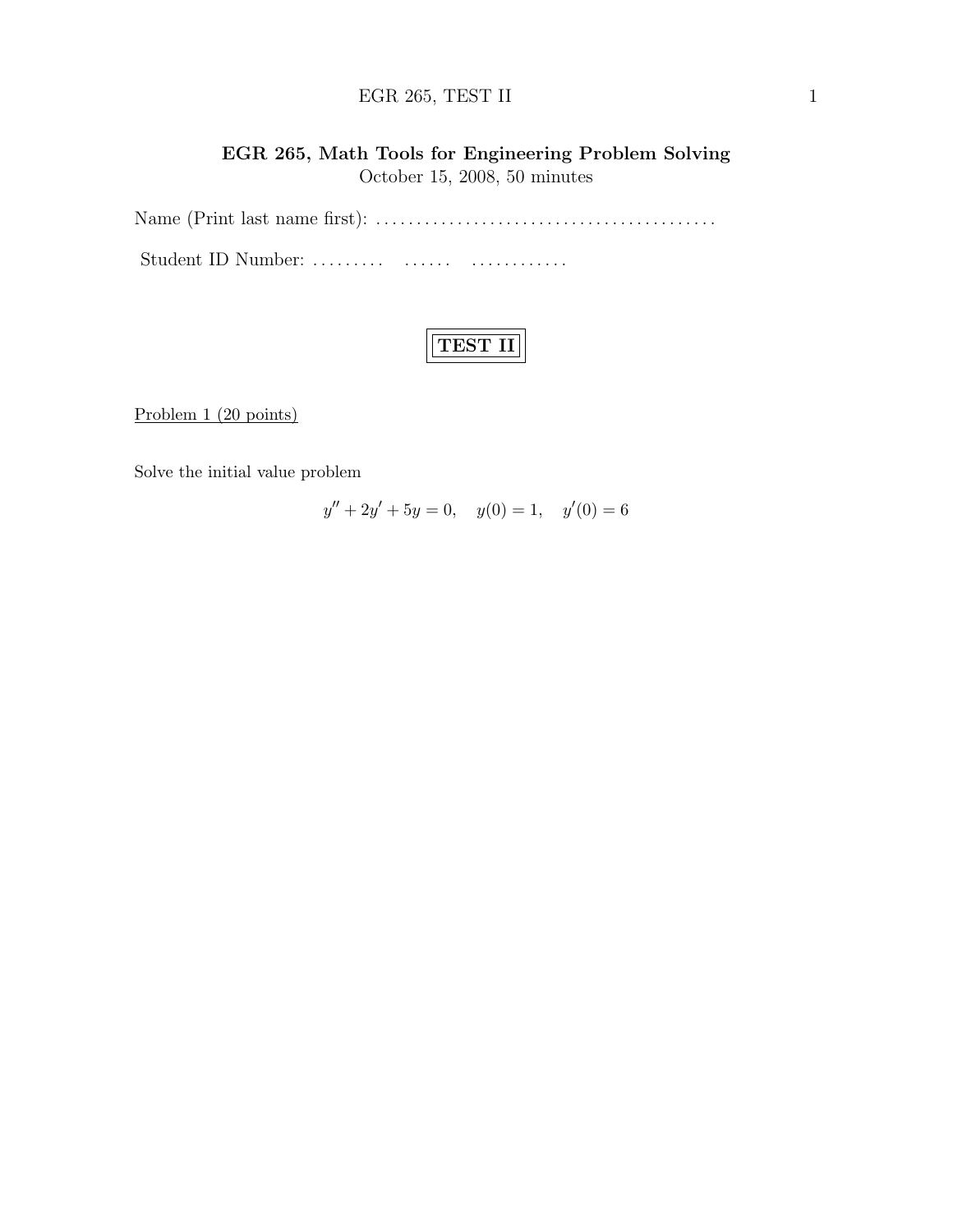# Problem 2 (20 points)

Solve the initial value problem

$$
y'' - 3y' - 4y = 5, \quad y(0) = -\frac{1}{4}, \quad y'(0) = 0
$$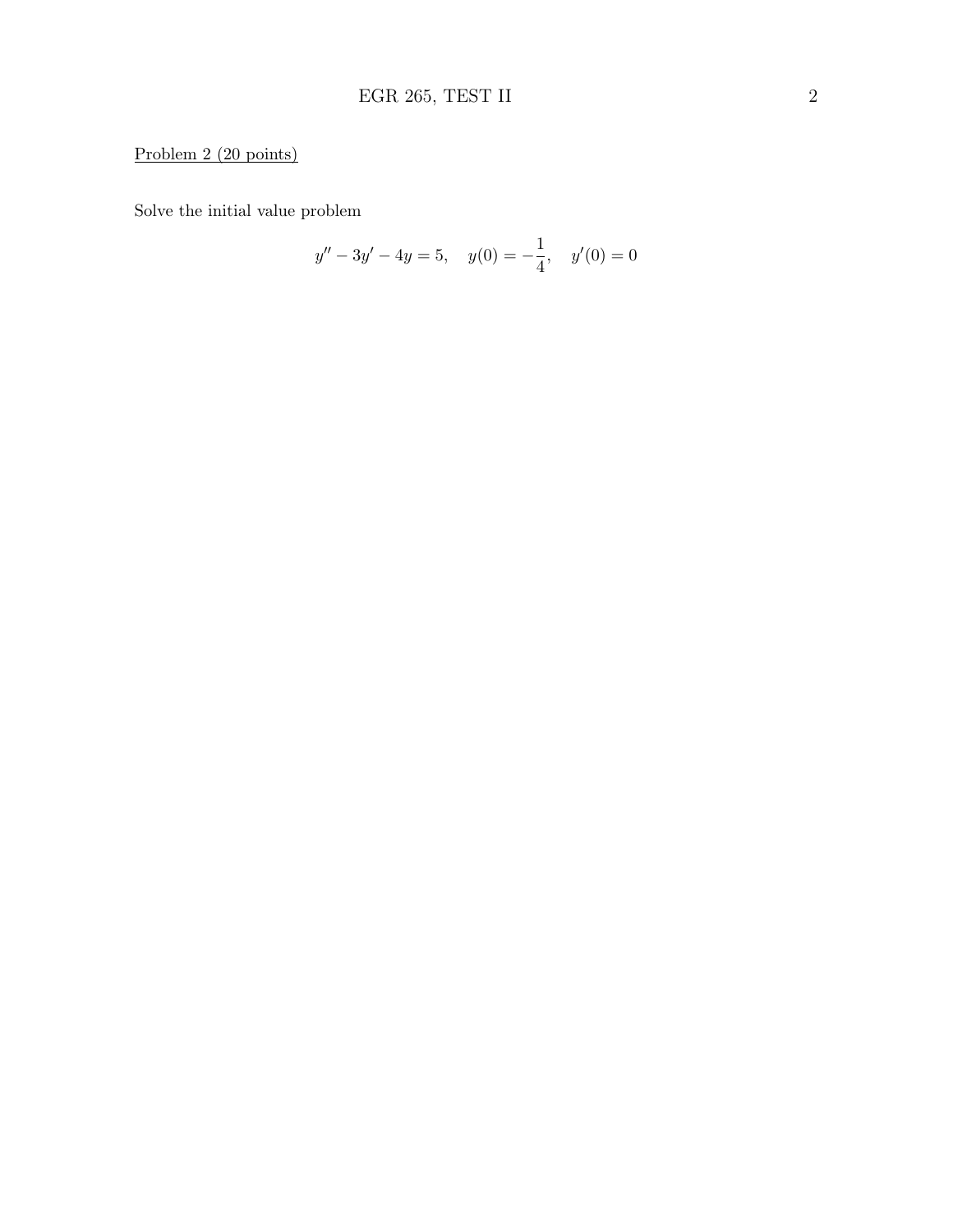### Problem 3 (20 points)

Use Variation of Parameters to find the general solution of

$$
y'' - 2y' + y = x^2 e^x.
$$

(Recall the formulas

$$
u'_1 = \frac{\begin{vmatrix} 0 & y_2 \\ f & y'_2 \end{vmatrix}}{\begin{vmatrix} y_1 & y_2 \\ y'_1 & y'_2 \end{vmatrix}}, \quad u'_2 = \frac{\begin{vmatrix} y_1 & 0 \\ y'_1 & f \end{vmatrix}}{\begin{vmatrix} y_1 & y_2 \\ y'_1 & y'_2 \end{vmatrix}}
$$

used in variation of parameters.)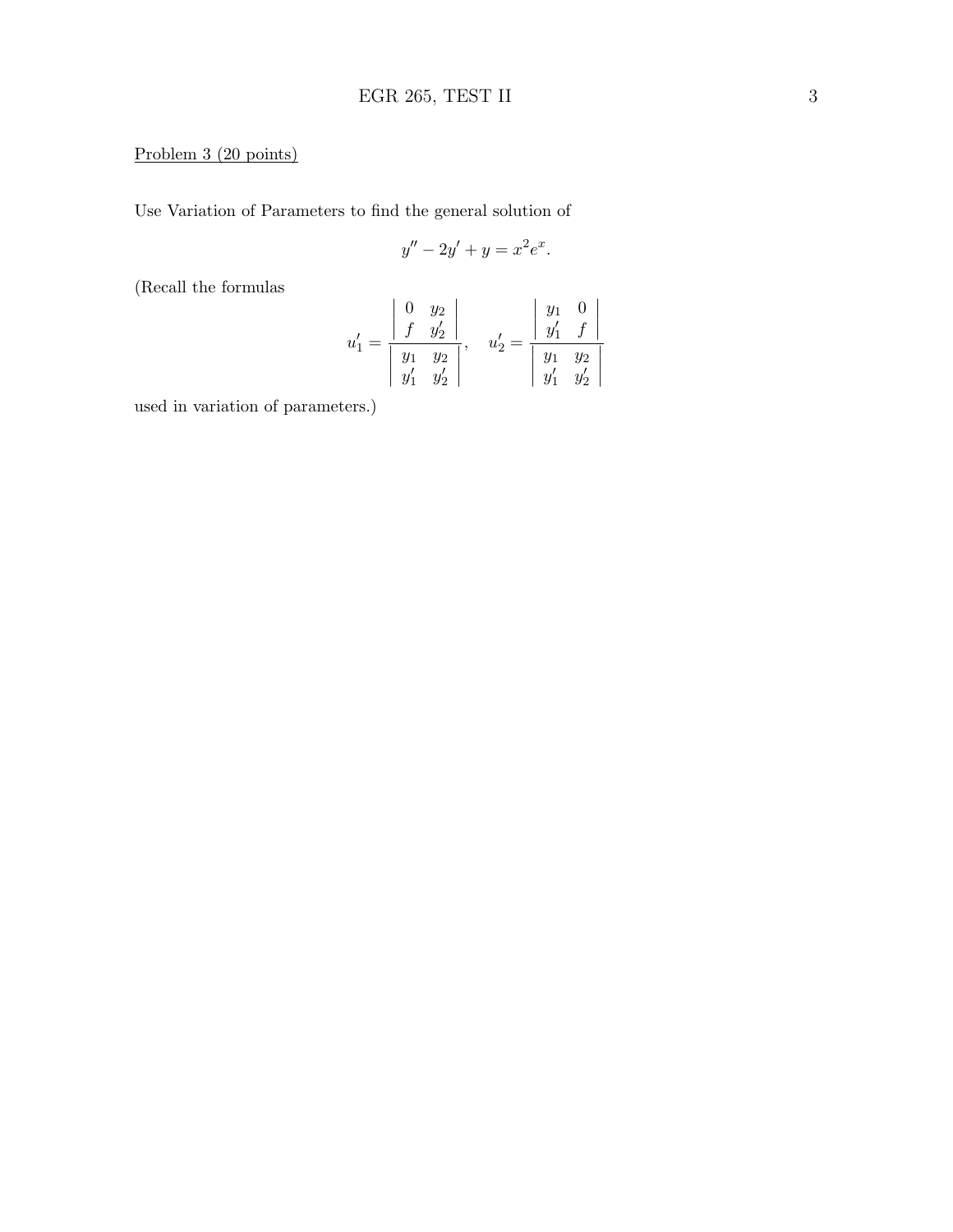#### Problem 4 (30 points)

A mass of 2 kilograms stretches an undamped spring by 2 meters and 45 centimeters.

(a) Find the equation of motion if the mass is released 50 cm below the equilibrium position at a downward velocity of 1 m/s. Assume here that the positive x-direction is oriented downwards.

(b) Write the equation of motion in the form  $x(t) = A \sin(\omega t + \phi)$  and determine A and  $\phi$ .

(c) Find the first positive time at which the mass passes through the equilibrium position.